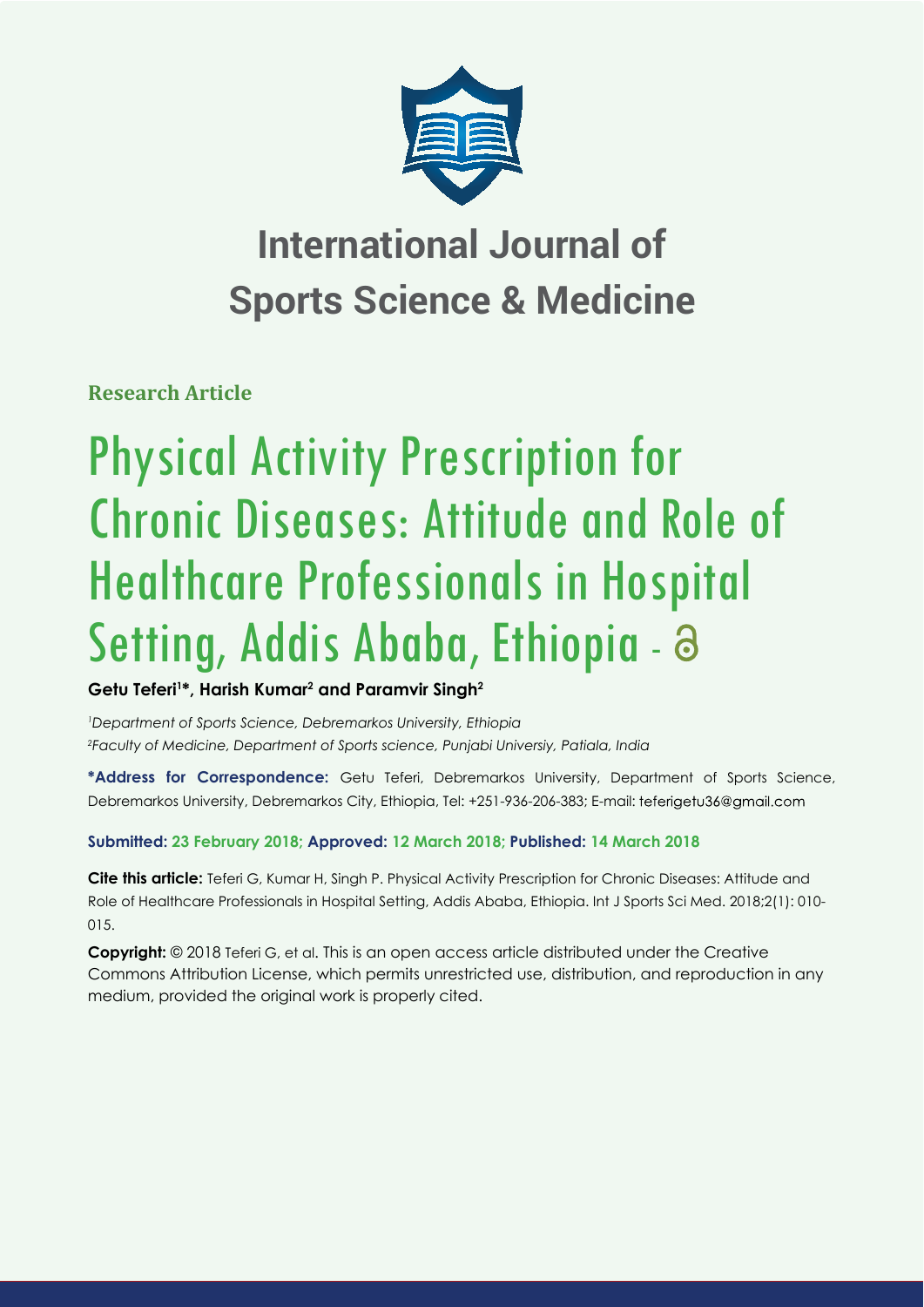#### **ABSTRACT**

**Introduction:** Physical inactivity is a fast growing public health problem and contributes to a variety of chronic diseases and health complications. Currently physical inactivity is one of the major causes of Non-Communicable Diseases (NCDs). NCDs cause more than 36 million deaths per year across the globe (comprising approximately 63% of all deaths) according to (WHO, 2013).

**Methods and materials:** A descriptive survey design was used to assess healthcare professionals' attitude towards physical activity counseling and prescription for non-communicable diseases in hospital setting. The sample hospitals were selected randomly based on the inclusion and exclusion criteria. The sample size was determined by using the formula for estimating a single population proportion.

**Results:** A total of 442 healthcare professionals from 7 government hospitals in Addis Ababa city were participated in the study. From these hospitals 387 healthcare professionals (physicians = 135, 34.9%, nurses = 218, 56.3% and physiotherapist = 34, 8.8%) were completed the questionnaire. Majority of HCPs (n = 385, 90.1%) agree to good physical activity habits of HCPs can encourage their patients to exercise and maintain good health (Table 1). Most of HCPs (88.5%) agree that exercise counseling/prescribing is important in the field of HCP practice, (76.5%) believed that only advise patients about PA if linked to current problem, (78.2%) HCPs agree that discussing the benefits of physically active lifestyle with patients is part of HCPs' role, while only (37.7%) of HCPs believe that exercise is as effective as medicine. In general most of healthcare professionals were had positive attitude towards counseling PA as preventative or management modality for chronic diseases.

**Conclusion:** Majority of HCPs agree to good physical activity habits of HCPs can encourage their patients to exercise and maintain good health. Most of HCPs agree that exercise counseling/prescribing is important in the field of HCPs' practice, and this study suggest that physicians were more likely to agree that they advised patients about PA only if it was linked to the current condition and if the patient ask about physical activity.

**Keywords:** Physical activity prescription/counseling; Non-communicable diseases; Healthcare professionals; Attitude; Role

#### **INTRODUCTION**

There is evidence from different scientific research for the benefit of exercise in many forms of disease. It is effective, less cost, with a low side effect, and can have a positive environmental impact. Despite this, there remains a reluctance within the healthcare professionals to use PA as a treatment. This probably reflects a lack of knowledge and attitude among doctors of the benefits of exercise, and a lack of practical skills in the prescription of exercise for persons with chronic disease. Frequently, the risks of exercise are misunderstood and overestimated [1].

There are two ways in which the healthcare professionals can contribute to health benefits from PA  $[1]$ : increasing the overall participation rate in physical activity and hence reducing disease and counseling/prescribing physical exercise to manage illness and injuries. In both areas, the healthcare professionals has a key role in informing patients, giving guidance and linking with other services.

Healthcare professionals have inadequate training in nonpharmacological methods, which means that there is uncertainty about prescribing physical activity. Physical activity prescription is not a priority for healthcare professionals because other tasks are considered more important. The competences of healthcare professionals need to be utilized to achieve optimum teamwork in physical activity prescription/counseling. The healthcare professionals point out that the proper conditions have to be established in society and in the health service to increase the PAL among patients to manage and prevent chronic diseases [2].

There is sometimes a struggle about who should be can prescribe medicines, but when it comes to physical activity prescription/ counseling there is opposite situation: it is a task that healthcare professionals would prefer not to perform. They have reservations about using PAP because they give priority to other tasks [2].

Most participants agreed that promoting PA was a key part of clinical practice in their work place. Physicians were more likely to agree that they advised patients about PA only if it was linked to the

were more likely to advise most patients to improve their PA levels. In other way very few healthcare providers in agreed that they only discussed PA if the patient ask about physical activity [3].

presenting condition, while nurse parishioners and health visitors

According to Ribera et al. [4] active healthcare professionals promoted PA more frequently and perceived it to be more important than inactive healthcare professionals. In one study conducted on "Exercise behavior and attitudes among fourth-year medical students at the University of British Columbia" (2013), revealed that medical students participated in more PA were more likely to view PA counseling as highly relevant to their intended clinical practice. Participants appeared to have a positive attitude to PAP but reported a low level of knowledge about benefits of PAP and how PAP should be used [5]. Physicians' health matters and their personal PA practices affect their clinical PA attitudes and physical activity counseling/ prescription practices. This relationship is strong and independent of many demographic variables, training and clinical practice factors [6].

Patients stating that they want and also expect the health care system to provide guidance on lifestyle behaviour and PA. Furthermore, doctors in the hospital setting seems to be the least interested in talking about changing lifestyle behaviour or giving counselling on PA for their patients [7].

 One study indicates that with few doctors delivering physical activity advice to their patients, even when confident in their knowledge [8]. Physicians their own PA practices influence their attitudes towards PAP. Medical schools need to increase the number of students adopting and maintaining regular PA habits to increase the rates and quality of future PA prescription/counseling provided by physicians [9].

Physicians were more likely to agree that they advised patients about PA only if it was linked to the presenting condition, while nurse parishioners and health visitors were more likely to advise most patients to improve their PA levels. In other way very few healthcare providers agreed that they only discussed PA if the patient ask about physical activity [3].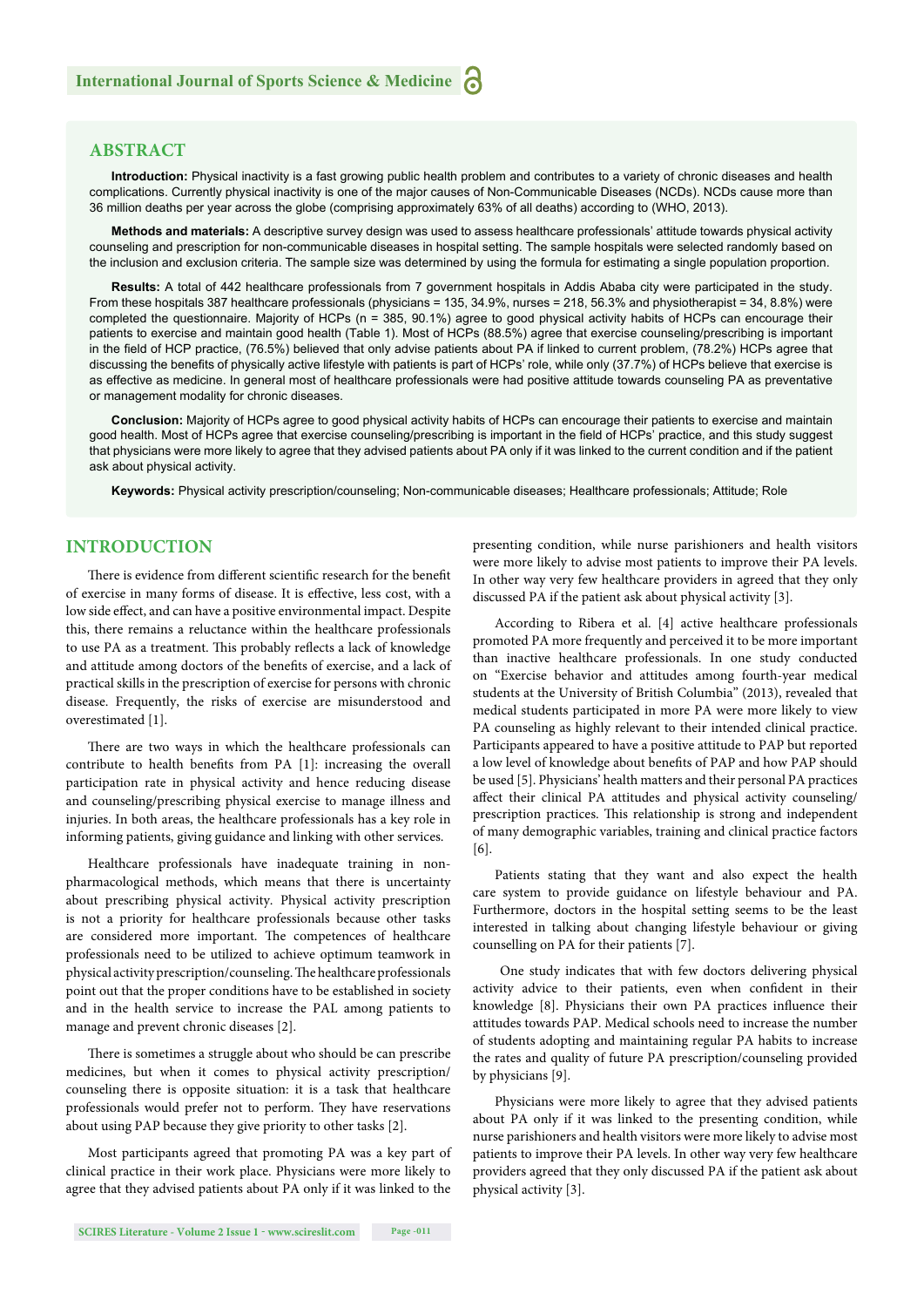#### **International Journal of Sports Science & Medicine**

According to the study of increasing population level of physical activity through primary care: GP; s knowledge, attitude and selfreported Practice [10] investigate that: Over three-quarters of responders believed that they had sufficient knowledge to give advice about PA and GP show that they would give advice to patients who were overweight more frequently than they would for any other conditions.

In the study of Perceptions of nurse practitioners regarding their role in physical activity and exercise prescription for older adults [9] suggest that health promotion related to physical activity and exercise is an integral part of the nurse practitioner role. Information about the extent to which healthcare professionals counsel patients about physical activity and exercise prescription has not been well documented. It is imperative that policymakers should consider physical activity and exercise counseling as a condition for reimbursement in primary care visits.

The purpose of this study was to determine self-perceived attitude and role of healthcare professionals to prescribe physical activity for their patients in healthcare setting.

#### **METHODS**

Most evidence about healthcare professional's physical activity prescription behaviour comes from developed countries. Ethiopian healthcare professionals physical activity prescription/counseling attitude and role are unknown. Investigate this evidence is very important to inform future physical activity strategies, exercise as medicine, to prevent and treat non-communicable diseases relevant to Ethiopia.

A quantitative and descriptive design was used to assess Addis Ababa's healthcare professionals' physical activity counseling and prescription behavior for chronic (non-communicable) diseases in hospital setting. Descriptive research includes surveys and factfinding enquiries of different kinds. The major purpose of descriptive research is to describe the state of affairs as it exists at present [11].

Ethiopia has a total of 9 regions and two administrative cities. Addis Ababa city is among those and the capital city of Ethiopia. Addis Ababa city would provide the setting for the study. Why the hospitals in Addis Ababa have been selected because a large number of patients and healthcare professionals found there. Therefore the study has been conducted in Addis Ababa city only.

Source population of the study were the registered healthcare professionals (medical doctors, nurses and physiotherapist) with any age and sex and currently on practice in the sample hospitals. Seven sample hospitals have been selected randomly from 12 hospitals. The sample hospitals were include: Black lion referral hospital, Federal police referral hospital, St. Paulos referral hospital, St. Petere's hospital, Zewditu hospital, Yekatit 12 hospital, and Trunesh Bejing General Hospital.

#### **Sample size and sampling procedure**

The sample size was determined by using the formula for estimating a single population proportion. Sample size was calculated by taking the proportion of physical activity prescription/counseling which is 50% on healthcare professionals (medical doctors, nurses and physiotherapist) for chronic disease with 95% confidence level, 5% margin of error to get an optimum sample size that allowed the study to look into various aspect of physical activity prescription/ counseling among healthcare professionals. Why have taken population proportion 50% because there is no previous study in this area, in our country, and impossible to predict the population proportion on physical activity prescription/ counseling for chronic diseases among healthcare professionals. Based on the above assumptions, the formula is as follows [12]:

$$
s = X^2 NP (1-P) \div d^2 (N-1) + X^2 P (1-P)
$$

s = required sample size

 $X^2$  = the table value of chi - square for 1 degree of freedom at the desired confidence level

 $(3.841)$ -------------- 1.96 x 1.96 = 3.8416

 $N =$  the population size

 $P =$  the population proportion (assumed to be .50 since this would provide the maximum sample size).

 $d =$  the degree of accuracy expressed as a proportion  $(.05)$ .

Based on this formula the maximum sample size would be 384, assume 85% would be return rate, then add 15%, the total sample would be 442. By using simple random technique and stratified sampling from the sample hospitals, the following samples have been drown: Physicians = 175, Nurses = 225 and Physiotherapist = 34, totally 442 healthcare professionals were selected as sample subjects for this study.

#### **Measures and data collection instruments**

Attitude and role towards physical activity prescription/ counseling of healthcare professionals were measured by five items in 4 points Liket scale, Strongly Disagree = 1 up to, Strongly Agree = 5:

- Good physical activity habits of the healthcare professionals can encourage their patients to exercise and maintain good health
- Exercise counseling/prescribing is important in healthcare professional practice
- Only advise patients about physical activity if linked to their current problem
- Discussing the benefits of a physically active lifestyle with patients is part of the healthcare professionals' role
- Healthcare professionals should be physically active to act as a role model for their patients [13] and [14].

And healthcare professional's physical activity habits were assessed by using the International Physical Activity Questionnaire [15,16].

#### **Pilot study**

First the protocol was commented by experts (two medical doctors, two public health professionals, three sports science professionals and one physiotherapist) on the contents of the questionnaire, understanding and clarity of the questions. According to the comment the amendments were made.

Second a pilot study was conducted on three institutions: Debremarkos General Hospital, Jerusalem Higher Clinic and Debremarkos University, sample participants were 4th year medical (medical doctor) students from Debremarkos University Medical science college, Physicians, physiotherapist and nurses from Debremarkos General Hospital, Jerusalem Higher Clinic, totally 25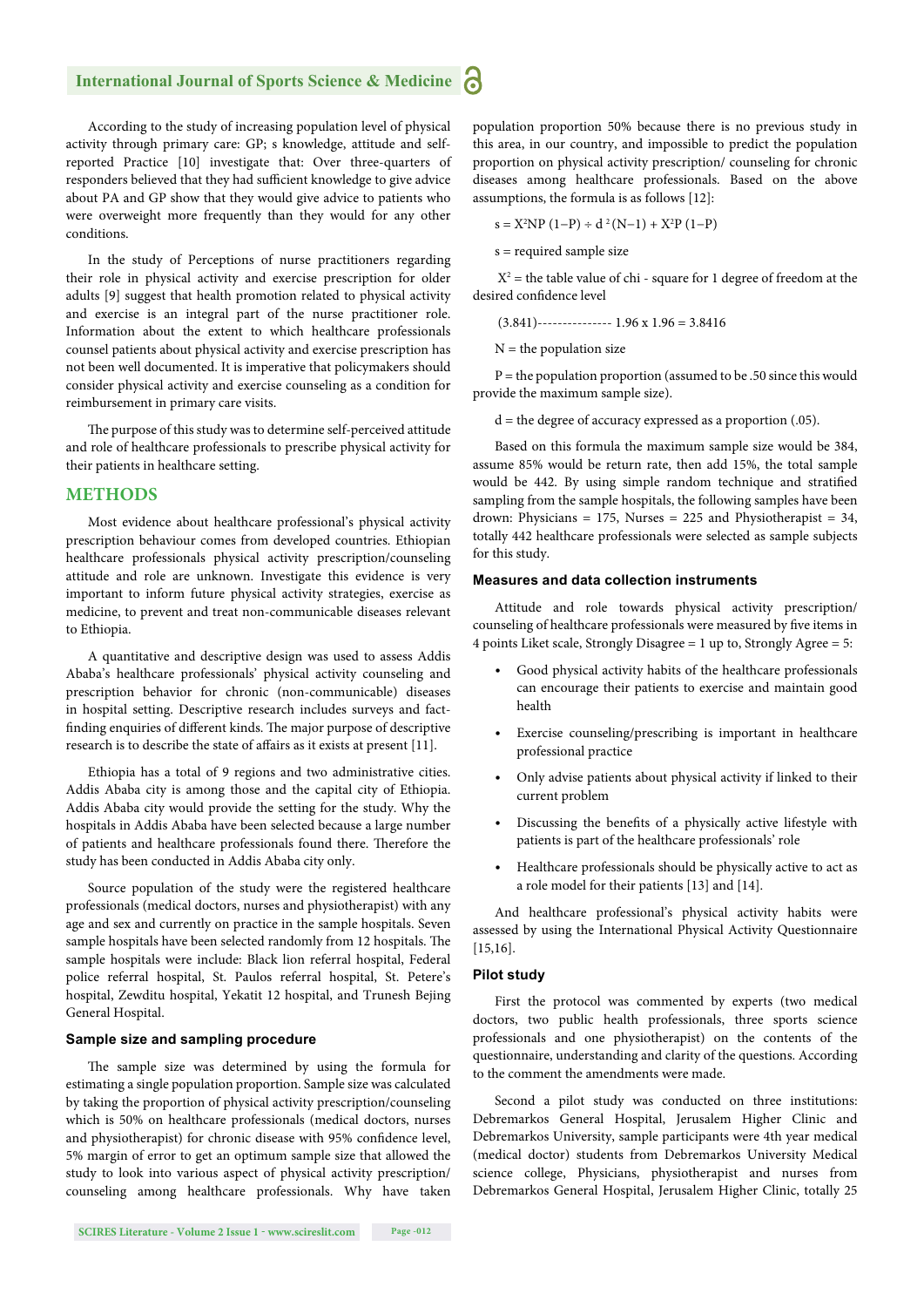healthcare professionals. Based on the result of the pilot study have been checked any possible confusions or difficulties arising during completion of the questionnaire, then taking the feedback and determine the content validity of the questionnaire by applying the appropriate amendment. The participants from the pilot study were not included from the main study.

#### **RESULTS**

In this section the attitudes of healthcare professionals towards physical activity prescription or counseling are reported. This includes their attitude towards: good physical activity habits of HCPs, exercise counseling/prescribing is important in the field of HCP practice, only advise patients about PA if linked to current problem, discussing the benefits of physically active lifestyle with patients is part of HCPs' role and exercise is as effective as medicine were examined. For analysis the choices of strongly agree and Agree are sum to = Agree: strongly disagree + Disagree = Disagree.

Majority of HCPs ( $n = 385, 90.1\%$ ) agree to good physical activity habits of HCPs can encourage their patients to exercise and maintain good health (Table 1). Most of HCPs (88.5%) agree that exercise counseling/prescribing is important in the field of HCP practice, (76.5%) believed that only advise patients about PA if linked to current problem, (78.2%) HCPs agree that discussing the benefits of physically active lifestyle with patients is part of HCPs' role, while only (37.7%) of HCPs believe that exercise is as effective as medicine. In general most of healthcare professionals were had positive attitude towards counseling PA as preventative or management modality for chronic diseases.

Hypothesized that there is not a significant difference between male and female healthcare professionals on attitudes towards physical activity prescription /counseling. The result from chisquare analysis has reported that there was a significant difference between male and female HCPs (92.3% of female HCPs and 87.6% of male HCPs) were strongly agree on good physical activity habits of healthcare professionals can encourage to counsel PA for their patients ( $\chi^2$  = 8.57, df = 2,  $p$  = .01). Differences were observed on: exercising counseling is important in healthcare setting (84.5 % of female HCPs and 93.2% of male HCPs were strongly agree,  $\chi$ 2 = 8.16,  $df = 2$ ,  $p = .04$ ). 42.4 % of female and 32.2% of male HCPs strongly agree on that exercise is as effective as medicine ( $\chi^2$  = 10.63, df = 2, *p* = .04). In those the above three variables there was a significant difference in statistically between male and female healthcare professionals but when look critically there was not a big figure difference regarding to their attitude towards prescribe/counseling physical activity. In other hand on the other two variables the chi-square analysis clearly demonstrate that there was not a significant difference between male and female HCPs on: advise patients about PA if linked to current problem and discussing the benefits of a physically active lifestyle with patients is part of the HCPs' role ( $\chi^2$  = 5.31, df = 2, *p* = .15, ( $\chi^2$  = 5.86,  $df = 2$ ,  $p = .21$ , respectively) (Table 2).

We can also observe that the independent t-test analysis of male and female healthcare professionals' of attitude towards to prescribe/ counsel physical activity. The result demonstrates that there was not a significance difference between male and female HCPs on their attitudes towards to prescribe/counseling physical activity for their patients in hospital setting.

Regarding to physical activity levels of HCPs' from IPAQ, computed MET-minutes per week then categorized in to three different categories of physical activity levels: Low, Moderate and Vigorous as suggested in "International Physical Activity Questionnaire" (IPAQ, 2004, 2005). Our study revealed that the majority of (73.7%) of healthcare professionals reported moderate level of physical activity, only 2.8% of participants in the study were suggest that highly physically active and only 23.5% of the respondents were categorized as low physical activity level. In general above the three/fourth of participants were categorized as physically active and nearly one/third of the respondents categorized as low level of physical activity (Table 3, 4).

Personal physical activity levels was significantly and positively correlated with knowledge of HCPs to prescribe/counsel PA  $(r_s =$ .306,  $p = .000$ ) and confidence of HCPs to PPA ( $r_s = .266$ ,  $p = .000$ ).

| <b>Table 1: Attitude toward PAP.</b>                                                                               |       |       |       |           |      |
|--------------------------------------------------------------------------------------------------------------------|-------|-------|-------|-----------|------|
| ltems                                                                                                              | SD    | D     | A     | <b>SA</b> | M    |
| Good PAH of the HCPs can<br>encourage patients to exercise and<br>maintain good health ( $n = 385$ )               |       | 9.9%  | 54.8% | 35.3%     | 3.25 |
| Exercise counseling is important in<br>my current field $(n = 383)$                                                | .8%   | 10.7% | 54.3% | 34.2%     | 3.22 |
| Advise patients about PA if linked to<br>current problem $(n = 386)$                                               | 3.6%  | 19.9  | 45.9% | 30.6%     | 3.03 |
| Discussing the benefits of a<br>physically active lifestyle with patients<br>is part of the HCPs' role $(n = 385)$ | 2.1%  | 19.5% | 46%   | 32.2%     | 3.09 |
| Exercise is as effective as medicine(n)<br>$= 387$                                                                 | 27 1% | 35.1% | 23.5% | 14.2%     | 2.25 |
| <b>Key note:</b> $SD =$ Strongly Disagree; $D =$ Disagree; $A =$ Agree; $SA =$ Strongly<br>Agree: M = Mean         |       |       |       |           |      |

|           | Table 2: Differences of female and male HCPs' Attitude from Chi-square |  |  |  |  |
|-----------|------------------------------------------------------------------------|--|--|--|--|
| analyses. |                                                                        |  |  |  |  |

| <b>Variables</b>                                                               | Female (%) |      | Male (% |      |                |               |      |
|--------------------------------------------------------------------------------|------------|------|---------|------|----------------|---------------|------|
|                                                                                | D          | A    | D       | A    | $\mathbf{X}^2$ | df            | P    |
| Good PAH of the HCPs can<br>encourage to counsel PA                            | 7.7        | 92.3 | 12.4    | 87.6 | 8.57           | 2             | .014 |
| Exercise counseling is<br>important in current field                           | 15.6       | 84.5 | 6.8     | 93.2 | 8.16           | 2             | .043 |
| Advise patients about PA if<br>linked to<br>current problem                    | 19.2       | 80.9 | 28.8    | 71.2 | 5.31           | $\mathcal{P}$ | .150 |
| Discussing about PA is part of<br>the HCPs' role                               | 5.6        | 75.4 | 18.1    | 81.3 | 5.86           | 2             | .210 |
| Exercise is as effective as<br>medicine                                        | 57.6       | 42.4 | 67.8    | 32.2 | 10.63          | 2             | .014 |
| Key notes: D = Disagree, A = Agree, $x^2$ = Chi-square, p = significant level. |            |      |         |      |                |               |      |

| Table 3: Personal physical activity levels. |     |                               |  |  |  |  |
|---------------------------------------------|-----|-------------------------------|--|--|--|--|
| <b>PLs</b>                                  | N   | <b>Percent of respondents</b> |  |  |  |  |
| Low                                         | 83  | 23.5                          |  |  |  |  |
| Moderate                                    | 260 | 73.7                          |  |  |  |  |
| High                                        | 10  | 2.8                           |  |  |  |  |
|                                             |     |                               |  |  |  |  |

**Table 4:** Correlations of personal physical activity levels with knowledge, attitude and confidence.

| Scale      |  | PALs in MET minutes per week |      |  |  |
|------------|--|------------------------------|------|--|--|
|            |  |                              |      |  |  |
| Knowledge  |  | $.304**$                     | .000 |  |  |
| Attitude   |  | $-.049*$                     | .338 |  |  |
| Confidence |  | 266**                        | .000 |  |  |
|            |  |                              |      |  |  |

\*\*Spearman Rho correlation is signifi cant at the .01(2-tailed) \*Spearman Rho correlation is not significant at the .05 (2-tailed)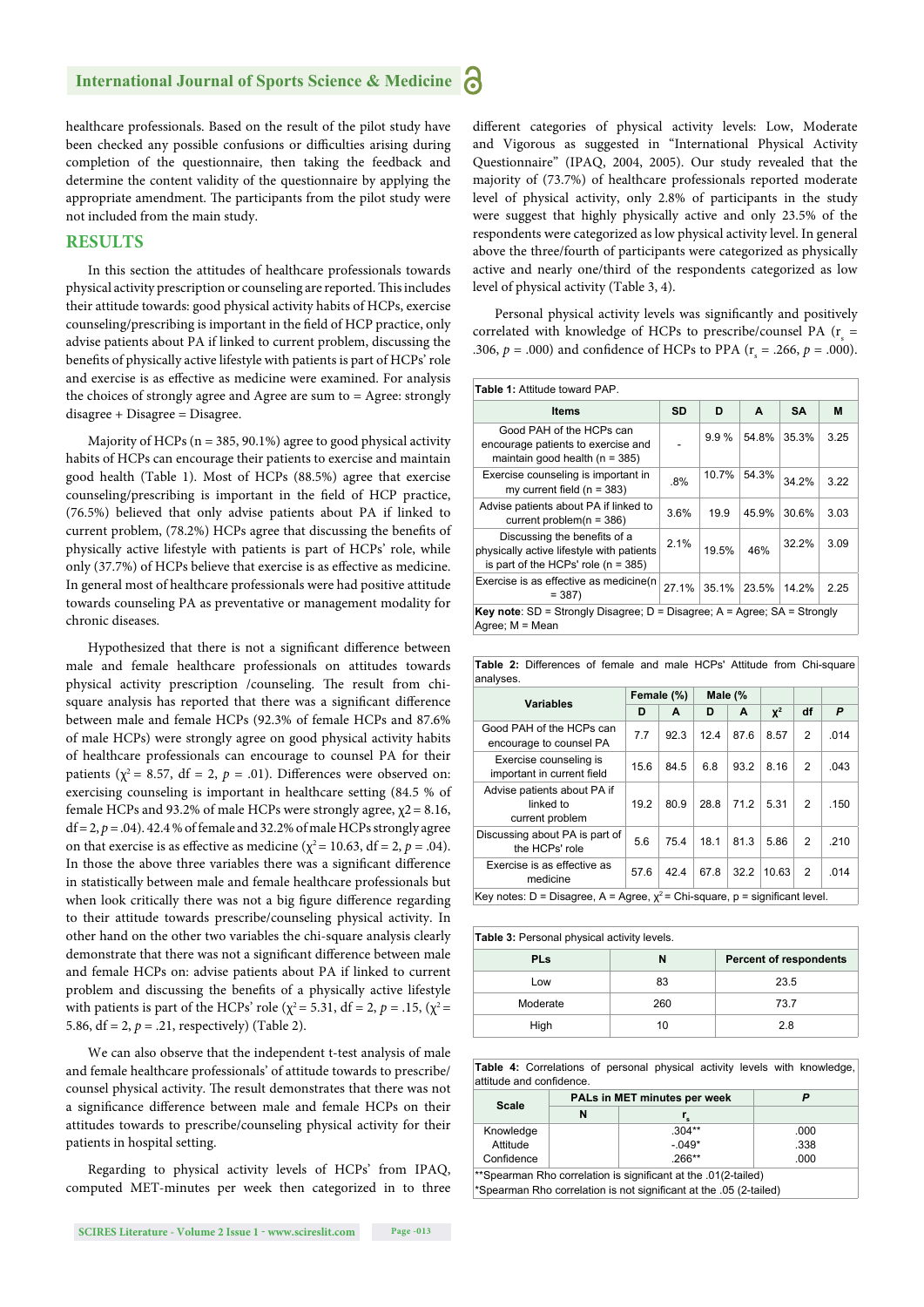#### **International Journal of Sports Science & Medicine**

This indicates that, the more physically active the participants, they were had a greater knowledge and confidence to prescribe/counsel about physical activity for their patients. While personal physical activity levels was not significantly correlated with attitude (rho =  $-0.048, p = .346$ ).

#### **DISCUSSION**

In the present study, majority of HCPs ( $n = 387, 90.2\%$ ) agree to good physical activity habits of HCPs can encourage their patients to exercise and maintain good health. Most of HCPs (88.6%) agree that exercise counseling/prescribing is important in the field of HCPs' practice, in line with this over 93% of physicians understood the benefits of exercise ( $[17]$  and  $(76.4%)$  believed that only advise patients about PA if linked to current problem in line with this result one study suggest that physicians were more likely to agree that they advised patients about PA only if it was linked to the current condition and very few healthcare providers agreed that they only discussed PA if the patient ask about physical activity [3], (78.3%). HCPs agree that discussing the benefits of physically active lifestyle with patients is part of HCPs' role. Previous study consistently revealed that almost all (96%) felt that it was a physician's responsibility to counsel patients about exercise [17] and [18] and health promotion related to physical activity and exercise is an integral part of the healthcare professionals role [19] ,while (37.7%) of HCPs did not believe that exercise is as effective as medicine but in other study the majority of participants (84%) agreed that exercise counseling is as valuable an intervention as prescribed medication [20].

In one study conducted on Exercise behavior and attitudes among fourth-year medical students at the University of British Columbia [21], revealed that medical students participated in more PA were more likely to agree PA counseling as highly relevant to their intended clinical practice. Overall, 69% of medical students believed PA counseling to be highly relevant to clinical practice, but 86% thought that their training in relation to physical activity prescription/counseling was less than extensive. A large majority of the healthcare providers (78%) agreed that there is a role for PA in primary and secondary (91.1%) prevention of chronic diseases [18]. The more physically active the healthcare professionals, the more frequently prescribe/counsel physical activity to their patients in their practice and they were had a greater knowledge and confidence to prescribe/counsel about physical activity for their patients [22].

#### **CONCLUSION**

In the present study, majority of HCPs agree to good physical activity habits of HCPs can encourage their patients to exercise and maintain good health. Most of HCPs agree that exercise counseling/ prescribing is important in the field of HCPs' practice, in line with this over 93% of physicians understood the benefits of exercise [17], and this study suggest that physicians were more likely to agree that they advised patients about PA only if it was linked to the current condition and very few healthcare providers agreed that they only discussed PA if the patient ask about physical activity. HCPs agree that discussing the benefits of physically active lifestyle with patients is part of HCPs' role. Previous study consistently revealed that almost all (96%) felt that it was a physician's responsibility to counsel patients about exercise [17] and [18] and health promotion related to physical activity and exercise is an integral part of the healthcare professionals role [19],while (37.7%) of HCPs did not believe that exercise is as effective as medicine. The current study have shown that most of healthcare professionals not strongly agree on exercise is as effective as medicine. A large majority of the healthcare providers (78%) agreed that there is a role for PA in primary and secondary (91.1%) prevention of chronic diseases [18]. Generally the investigation of this study has large impact on healthcare professionals physical activity prescription practice, since it has shown that clearly about the gaps regarding to attitude and role of healthcare professionals to prescribe/ counsel PA to their patients in healthcare setting. In addition to their attitude, confidence, knowledge and their physical activity level also have impact on their PA prescription/counseling practice [22].

#### **ACKNOWLEDGEMENT**

I would like to thank you for Sapmle Hospitals' Medical Directors for their permission conduct this paper, Addis Ababa Health Bureau, St. Paulos Specialized Hospital, and St. Peter TV specialized Hospital for facilitating and giving Ethical Clearance and for all participants of Healthcare professionals.

#### **REFERENCES**

- 1. Persson G, Brorsson A, Ekvall Hansson E, Troein M, Strandberg EL. Physical Activity on Prescription (PAP) from the general practitioner's perspective - a qualitative study. BMC Fam Pract. 2013; 29; 14: 128. https://goo.gl/pmNUDU
- 2. Royal College of Physicians. Exercise for life: physical activity in health and disease. 2012; London: RCP. https://goo.gl/yszn9S
- 3. Douglas F, van Teijlingen E, Torrance N, Fearn P, Kerr A, Meloni S. Promoting physical activity in primary care settings: health visitors' and practice nurses' views and experiences. J Adv Nurs. 2006; 55: 159-168. https://goo.gl/ZYiFHQ
- 4. Puig Ribera A, McKenna J, Riddoch C. Attitudes and practices of physicians and nurses regarding physical activity promotion in the Catalan primary health-care system. Eur J Pub Health. 2005; 15: 569-575. https://goo.gl/ddH2nb
- 5. Svensson S. Attitudes to physical activity on prescription among Vietnamese healthcare workers after a short training course. Thesis: Karolinska Institute. 2012. https://goo.gl/3cv5Pn
- 6. Lobelo F, Duperly J, Frank E. Physical activity habits of doctors and medical students influence their counselling practices. Br J Sports Med. 2009; 43: 89-92. https://goo.gl/vQCYfF
- 7. Borjesson M. Promotion of physical activity in the hospital setting. Dtsch Z Sportmed. 2013; 64: 162-165. https://goo.gl/Jkuwbc
- 8. Domhnall MacAuley. Exercise: not a miracle cure, just good medicine. BMJ. 2015; 350: 1416. https://goo.gl/Km5dZW
- 9. Milton K, Smith B, Bull F. Action area 3: Health care. In: Blueprint for an active Australia; 2nd ed. Melbourne: National Heart Foundation of Australia. 2014. https://goo.gl/yCtMb3
- 10. Deborah A Lawlor, Steven Keen, Richard D Neal. Increasing population levels of physical activity through primary care: GPs' knowledge, attitudes and self-reported practice. Family Practice. 1999; 16: 250-254. https://goo.gl/9XqX8b
- 11. Kothari CR. Research Methodology, Methods and Techniques. 2nd ed. New Delhi: new age international (p) limited publishers; 2004. https://goo.gl/HDMYdS
- 12. Krejcie RV, Morgan DW. Determining sample size for research activities. Educational and Psychological Measurement. 1970; 30: 607-610. https://goo.gl/d2aTQ6
- 13. Shirley Debra. Physical activity promotion by physiotherapists. Master's Thesis. Sydney medical school. The University of Sydney. 2015. https://goo.gl/JY6YMy
- 14. Patrick W Steele. Physical activity counseling through registered nurses in a hospital setting. Master's Thesis: Kansas State University Manhattan, Kansas. 2014. https://goo.gl/amkS7t
- 15. Guidelines for data processing and analysis of the International Physical Activity Questionnaire (IPAQ) - short form, version 2.0. 2004. https://goo.gl/QKaaVH